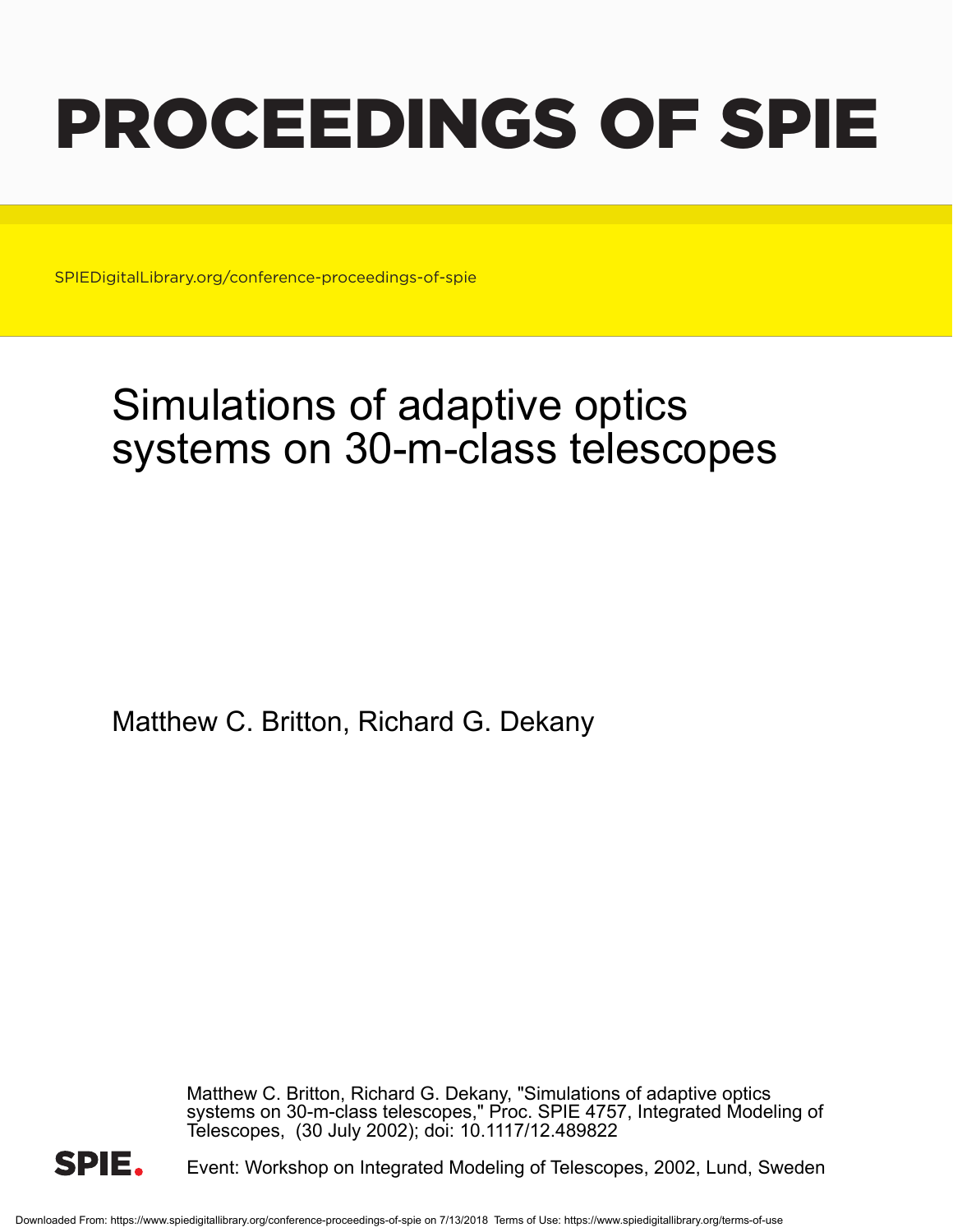## Simulations of Adaptive Optics Systems on 30m Class **Telescopes**

Matthew C. Britton and Richard Dekany California Institute of Technology

#### ABSTRACT

In this paper we describe the development of a C++ class library for the simulation of adaptive optics systems. This library includes functionality to simulate the propagation of electromagnetic waves through a randomly generated turbulent atmosphere and through an adaptive optical system. It includes support for extended emitters and laser guide stars, and for different types of wavefront sensors and reconstructors. The library also aims to support parallelization of simulations across symmetric multiprocessor and cluster supercomputers.

#### 1. INTRODUCTION

Electromagnetic waves propagating to ground based telescopes are distorted by fluctuations in the index of refraction of air that arise in the turbulent atmosphere. These fluctuations introduce path length variations across the surface of a wavefront propagating through the atmosphere. The resulting relative phase fluctuations across the wavefront cause the image of an unresolved source formed by the telescope to depart from its ideal diffraction-limited form and acquire instead a broadened, distorted appearance. As air blows past the telescope, subsequent wavefronts acquire different sets of phase fluctuations, leading to a dynamic evolution of the point spread function that results in an image that may be many times broader than the diffraction limit.

The field of adaptive optics (AO) aims to compensate for these phase fluctuations by reflecting the wavefront off of flexible mirrors that deform to compensate for the optical path differences in the atmosphere. A number of AO systems are currently in operation, and have been successful in allowing astronomical observations that would otherwise not have been possible. However these systems have significant limitations described in more detail below that dictate the construction of a new generation of AO instrumentation of significantly greater complexity. In this paper we describe the design of a  $C++$  class library intended to permit simulations of these new AO systems.

#### 2. A BRIEF DESCRIPTION OF ADAPTIVE OPTICS

In order to motivate the functional and computational requirements of adaptive optics simulation software, we briefly review the operational concepts of these systems. Index of refraction fluctuations arise from a turbulent cascade in the atmosphere that is thought to be described by Komolgorov's theory of homogeneous isotropic turbulence.' In this theory atmospheric fluctuations are injected at some length scale called the outer scale. Nonlinearities in the Navier-Stokes equations mix energy at this length scale into smaller scale fluctuations. This generates a steady-state cascade from long to short spatial wavelengths. The cascade terminates at an inner scale where fluctuations are dissipated as heat. In the inertial range between outer and inner scales, the fluctuation spectrum is described by a power law of the form  $\Phi(\kappa) = .033C_n^2\kappa^{-11/3}$  where  $\kappa$  is the spatial frequency. The power law coefficient  $C_n^2$  depends on the height in the atmosphere, decreasing roughly exponentially above the ground. The values of  $C_n^2$  can change on timescales of hours.<sup>2</sup>

Electromagnetic wavefronts propagating through the turbulent atmosphere acquire differential phase fluctuations across their surface. There is a length scale over which the wavefront seen at the ground will have roughly constant phase. This length scale is called the Fried parameter  $r_0$ .

$$
r_0^{-5/3} = .423k^2 \int dz C_n^2(z)
$$
 (1)

Typical values of  $r_0$  at good astronomical sites range from 10 to 30 cm at .5 microns. Note that  $r_0$  is proportional to  $\lambda^{6/5}$ , so that the coherent patch size is larger at lower frequencies. The wind blows the turbulence over the

Integrated Modeling of Telescopes, Torben Andersen, Editor, SPIE Vol. 4757 (2002) © 2002 SPIE · 0277-786X/02/\$15.00 103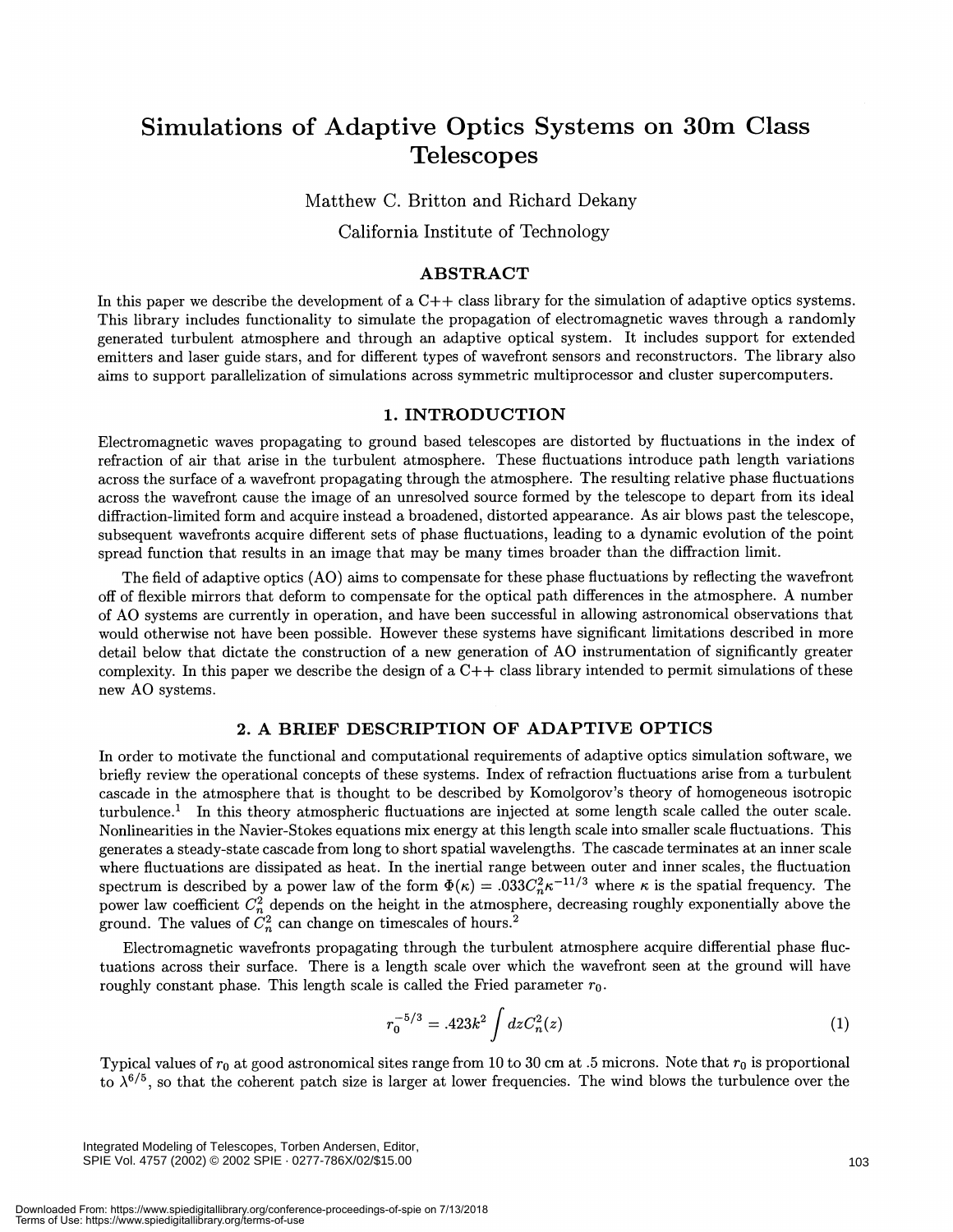telescope aperture, generating a new realization of the wavefront's phase fluctuations on a timescale of order  $r_0/v$ , where v is the characteristic wind speed. Assuming a typical wind speed of 10 m/s and an  $r_0$  of order 10 cm, the characteristic timescale of order 10 ms.

For simulations of wave propagation in the turbulent atmosphere, it is convenient to consider the atmosphere as a series of thin screens that modify the phase of an incident wavefront. One can accomplish this by dividing the atmosphere into a series of slabs and then integrating  $C_n^2$  over the slab. In order for this approximation to be valid the slab must be much thicker than the outer scale in order to eliminate correlations between slabs, but must be thin enough so that diffraction effects may be ignored. Computationally one may generate a phase screen with the correct statistics.<sup>3</sup> Then one may propagate the wavefront through free space in between the screens and modify the phase of the wavefront at the location of the screen. This is sometimes called the split-step algorithm.4

Adaptive optics systems aim to compensate for fluctuations in the wavefront phase introduced by the turbulent atmosphere by correcting for the phase fluctuations in the wavefront collected by the telescope. These corrections must be performed on timescales of order milliseconds and on length scales of order  $r_0$ . To accompush this, AO systems employ a system to sense the wavefront phase errors and a system to correct these errsrs. Since measurements of an astronomical science target are required, wavefront sensing of a reference source is done at a different frequency and a dichroic is used to separate the sensed light from the science light. For most astronomical AO systems sensing is done in the visible and science is done in the infrared. Typically the reference source must be brighter than about 13 magnitudes in the visible, though this depends on the details of the wavefront sensing scheme. These reference sources are often called natural guide stars (NGS) because they are almost always nearby bright stellar objects.

There are a number of different types of wavefront sensors. Perhaps the simplest to visualize is the Shack-Hartmann (511) sensor, though it should be emphasized that there are several other potentially better types of sensors. The SH sensor sends collimated light from the reference source through an array of square lenslets with apertures that, when projected back to the primary, have typical size  $r_0$ . These lenslets focus subsections of the wavefont onto a detector. A phase gradient in the incident wavefront is thus converted into a shift in the centroid of the focused light at the detector. Information contained in these shifts may then be inverted to obtain the phase properties of the incident wavefront, at a sampling interval of order  $r_0$ . The inverse of this phase may be applied to a wavefront corrector so as to compensate for the delays caused by the atmosphere. Typically this corrector is a deformable mirror, in which actuators with a spacing of order  $r_0$  push against a thin flexible mirror in order to generate the desired correction. The deformable mirror is positioned before the dichroic so as to compensate both the science light and the sensed light. In this way, errors in the wavefront after compensation by the deformable mirror are seen by the wavefront sensor as small deviations from a nominally flat wavefront. This mode of operation is called closed loop, and turns out to be significantly easier than open loop operation in which one attempts to sense and correct the uncompensated phase.

The inversion step mentioned above employs a matrix that relates 511 wavefront sensor measurements to deformable mirror actuator commands. This matrix is called the reconstructor, and in the simplest case its specification requires only a knowledge of the wavefront sensor and deformable mirror geometries. Proposals for more elaborate reconstructors exist that incorporate the noise statistics of the wavefront sensor's detector, the influence function of the actuators on the deformable mirror, and even the atmospheric phase statistics.

The above description applies to almost all astronomical AO systems in operation - so called classical AO ( CAO) systems. There are two major shortcomings to this scheme. First, because the wavefront sensor measures the path-integrated phase errors to the reference source, these errors are only valid over an angular scale called the isoplanatic angle. In directions outside the isoplanatic angle the integrated phase distortions differ from those in the direction of the reference source. Typical values of the isoplanatic angle are less than 10 arcseconds in the visible band. Together with the fact that the AO system requires a relatively bright reference source, the actual sky coverage that these systems achieve is only a few percent. This seriously limits the science that CAO systems may perform.

In order to improve sky coverage, backscattered light from laser beacons fired up into the atmosphere may be employed to serve as the reference source for the AO system. These are known as laser guide stars (LGS).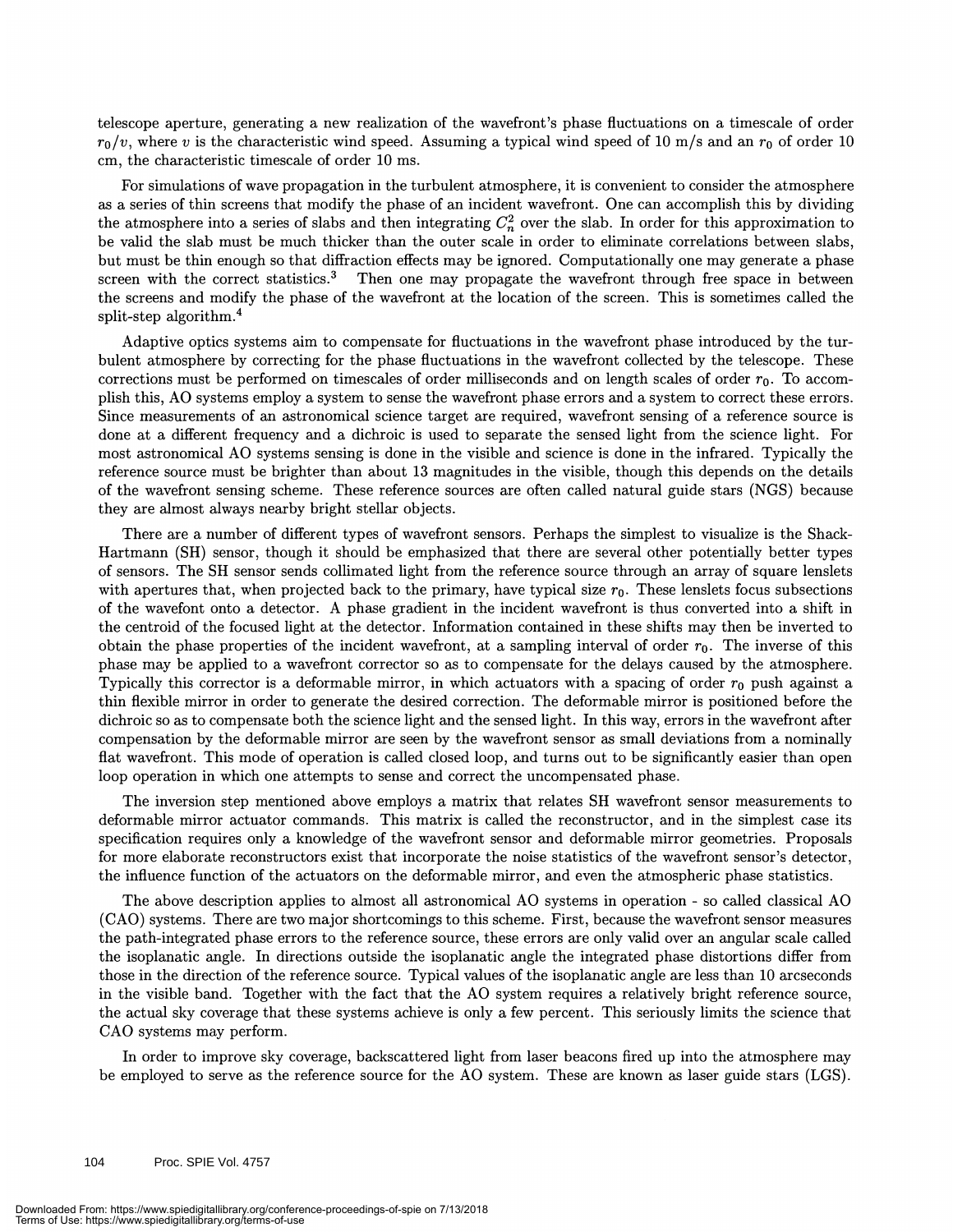Both sodium and Rayleigh lasers have been experimentally employed to this end, with the former exciting a transition in the sodium layer at 90 km and the latter generating Rayleigh backscattering in the atmosphere below 20 km. A difficulty with laser beacons is that they probe the atmospheric turbulence in a conical beam, with apex at the beacon location and base at the telescope aperture. In contrast radiation from an astronomical source encounters turbulence in a cylindrical section of the atmosphere. The error generated by this mismatch is called focal anisoplanatism, and gets worse as the size of the telescope aperture increases and with decreasing height of the beacon.

To compensate for this, one may use an array of laser beacons that are positioned so as to probe the entire cylindrical column encountered by radiation from the astronomical source. Because lasers must be propagated up through the atmosphere and back down to the telescope, it turns out that their absolute position is not determined and additional NGS references must be employed to ascertain their true location. However these NGS references can be considerably fainter than their LGS counterparts. This technique is known as tomographic reconstruction. In reconstructing the atmosphere in this way, one derives information about the properties of the turbulence as a function of height rather than simply the path-integrated turbulence sensed in CAO. One may take advantage of this information to enlarge the isoplanatic angle through the use of additional deformable mirrors. Specifically, by placing deformable mirrors at positions optically conjugate to different heights in the atmosphere and applying the inverse of the phase measured through tomographic reconstruction, one correctly compensates for the phase errors over a much broader angle. The combination of multiple laser or natural guide stars and multiple deformable mirrors is known as multiconjugate adaptive optics (MCAO).

#### 3. SIMULATION QUESTIONS

There are a large number of issues in adaptive optics that have not yet been explored with real systems. In this section we comment on a few such topics.

A wide variety of reconstructors have been proposed for both CAO and MCAO. The specific form that these reconstructors take depends on the properties of the wavefront sensor and deformable mirror, and may also include considerations of the atmospheric phase statistics. Many of these reconstructors have only been tested or simulated in a narrow context, and complete AO simulations would enable more direct comparative tests for these reconstruction schemes. In MCAO, the properties of the reconstructor are also tied closely to the details of the guide star brightness and asterism, the atmospheric  $C_n^2$  profile, and the deformable mirror conjugate heights. These reconstructors depend upon nearly all components of the problem, and thus require a full simulation to test their performance.

In MCAO, the  $C_n^2$  profile is one of the inputs required to formulate the reconstructor. Since the  $C_n^2$  profile evolves on the timescale of hours, this profile must be measured contemporaneously with the science observations. Because of this, it is important to understand the sensitivity of the AO correction to errors in this profile. Simulations can help to indicate the level of sensitivity.

Sodium lasers offer the advantage of producing high altitude reference beacons that reduce the level of focal anisoplanatism, while Rayleigh lasers yield relatively brighter, low altitude beacons for a fraction of the cost. An MCAO system that utilizes at least some Rayleigh beacons may present a significant cost savings over a system composed entirely of Sodium lasers. It is also not clear whether it is better to have a few bright beacons or many faint beacons, or how best to distribute these beacons on the sky. Finally, the spatially extended nature of the backscattered radiation from these beacons may require a pulsed laser scheme. Exploration of this laser parameter space in simulation could yield a better understanding of the laser beacon properties required to attain a given level of correction.

There are also scientific reasons for running an AO system in open loop. By controlling the wavefront so as to manipulate the intensity distribution of an image, one can attempt to create regions of very low intensity within the image in order to achieve very high dynamic range detections. This is called the dark hole technique, and may allow imaging and spectroscopy of very faint planetary companions around nearby stars. An open loop adaptive optics system has not yet been demonstrated in astronomy, and simulation is a sensible place to start examining this type of system.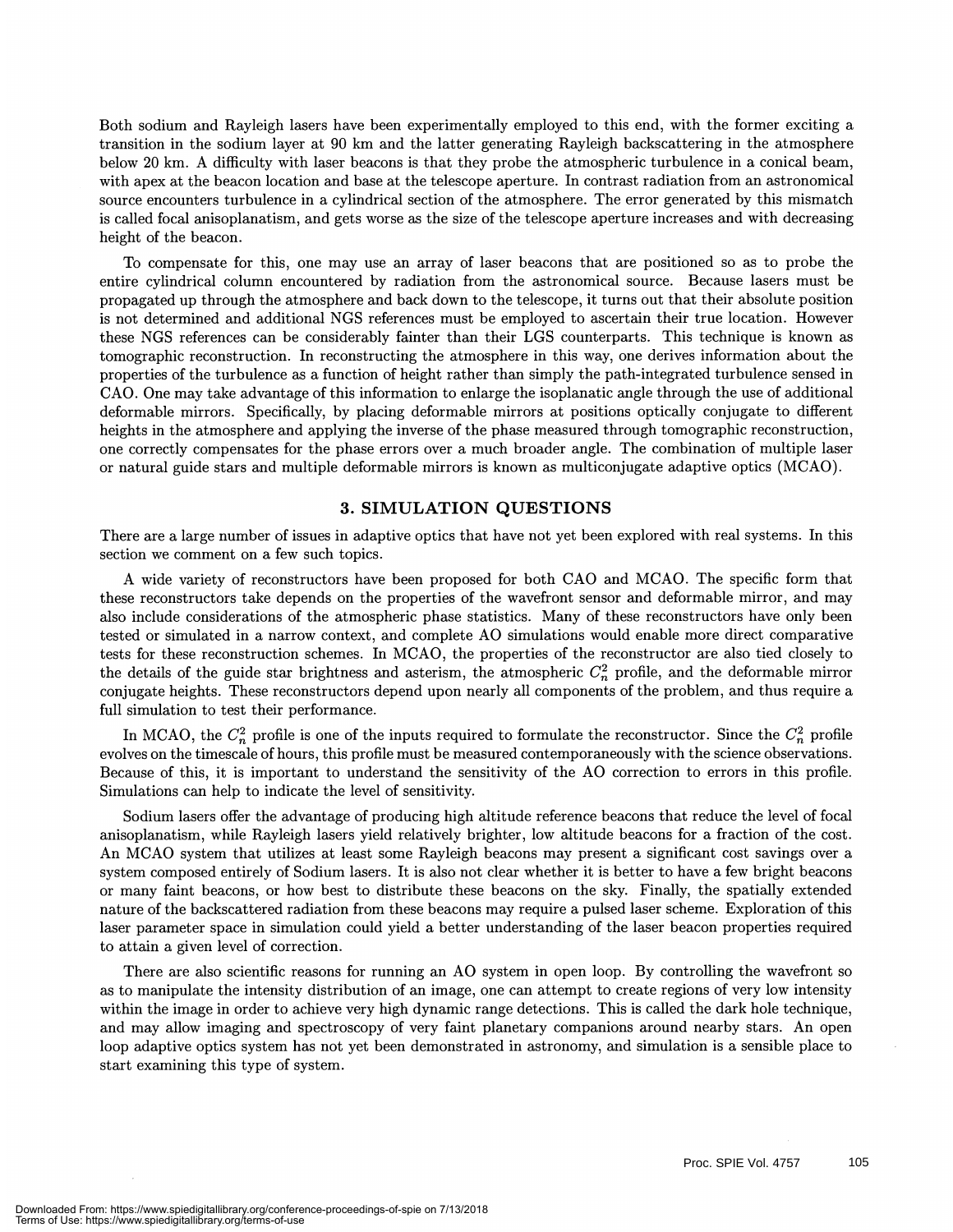In addition to the above scientific motivations for simulating AO systems, confidence in the accuracy of the simulations must be assured through verification. One can ensure accuracy of the phase screen spatial frequency statistics by generating many such screens and accumulating these statistics. Free space wave propagation may be verified through comparison to analytic results such as propagation through a square aperture<sup>5</sup> or a circular aperture near the focal point, where the field strength is approximated by Lommel functions.<sup>6</sup> There are a large number of analytic results that describe wavefront amplitude and phase statistics after propagation through a turbulent atmosphere<sup>7</sup> for both geometric and diffractive propagation. Finally, the ultimate test for this sort of simulation is to attempt to reproduce the results of an operational adaptive optics system.

#### 4. COMPUTATIONAL REQUIREMENTS

The previous section suggests that AO simulation software could be useful in addressing a large set of issues. Because exploration of these problems will require many sets of simulations, it is important to assess the computational requirements for the simulation. The generation of most types of reconstructors require inversion of a matrix. For MCAO reconstructors this matrix can be tens of thousands of elements on a side, and can contain gigabytes of data. The inversion of such matrices is a problem of considerable computational difficulty. However, software for the parallelization of large matrix inversions are already available. Assuming the reconstructor has already been created, the computational load in running the simulation will be dominated by the fourier transforms required to perform the wave propagation. We now estimate the computational requirements for this part of the problem.

First, let us estimate the typical size of the array that will be required to represent the wavefront. It should be emphasized that this will be a free parameter in the software, but this estimate will serve as a benchmark for the size of the calculation we expect to perform. We require spatial samples on the wavefront to be small enough that the wavefront phase does not differ by more than about  $\pi$  radians between samples - otherwise the fidelity of the simulation would be seriously compromised. This sample size is of order  $r_0$ , though this quantity is a statistical average and deviations may be expected. This would indicate that we need a sample size several times smaller. At the same time, in the case of SH wavefront sensors we would like to have a number of samples across each lenslet in the square lenslet array. These lenslets are of order  $r_0$ , and again we would like several samples in this interval. Let us assume an  $r_0$  of 20 cm at .5 microns. Assuming an aperture size of 30 meters and samples of size  $r_0/8$ , we require 1200 samples across the aperture. Since fourier transforms are typically optimized for arrays that have a length equal to a power of two, we would expect to round the array dimensions up to 2048x2048. We can also expect aliasing in the fourier transforms to spoil the edges of the array, $8\degree$  so we can use these additional points as zero padding around the edges of the array during the transforms. Therefore, a plausible array size for typical AO simulations of 30 meter telescopes would be 2048x2048. It should be noted that propagation of the infrared radiation would require a factor of 2 or less resolution.

Let us next count the number of transforms in an AO simulation. Except for the final far-field propagation to the detector, all free space propagation will be in the near field. The near field propagator requires two fourier transforms, while the far field one requires one.<sup>9</sup> Additionally, because the wind shifts the atmospheric layer with respect to the wavefront we may need to align the pixels in the atmospheric layer with those in the wavefront. This alignment may be accomplished by the fourier shift theorem,<sup>10</sup> where a phase slope is added to the fourier transform of the atmospheric layer in order to shift the pixel boundaries. So for each time step we require four transforms to propagate the wavefront through each layer, two transforms per optical element, and one transform to reach the detector. Additionally, laser beacons require propagation up through the atmosphere and back down, where as astronomical targets require just downward propagation. Therefore, the number of fourier transforms required to simulate a single source at a single time step is

$$
\begin{pmatrix}\n\# \text{ of FT's} \\
\text{per time step}\n\end{pmatrix} = 2 * \begin{pmatrix}\n\# \text{ of} \\
\text{ optics}\n\end{pmatrix} + 1 + 4 * \begin{pmatrix}\n\# \text{ of atm.} \\
\text{layers}\n\end{pmatrix} * \begin{pmatrix}\n2 & (\text{LGS}) \\
1 & (\text{NGS})\n\end{pmatrix}
$$

For a GAO simulation we require propagation of radiation from an NGS and at least one science target. Assuming 3 atmospheric layers and 5 optics this requires 23 fourier transforms per source. To simulate one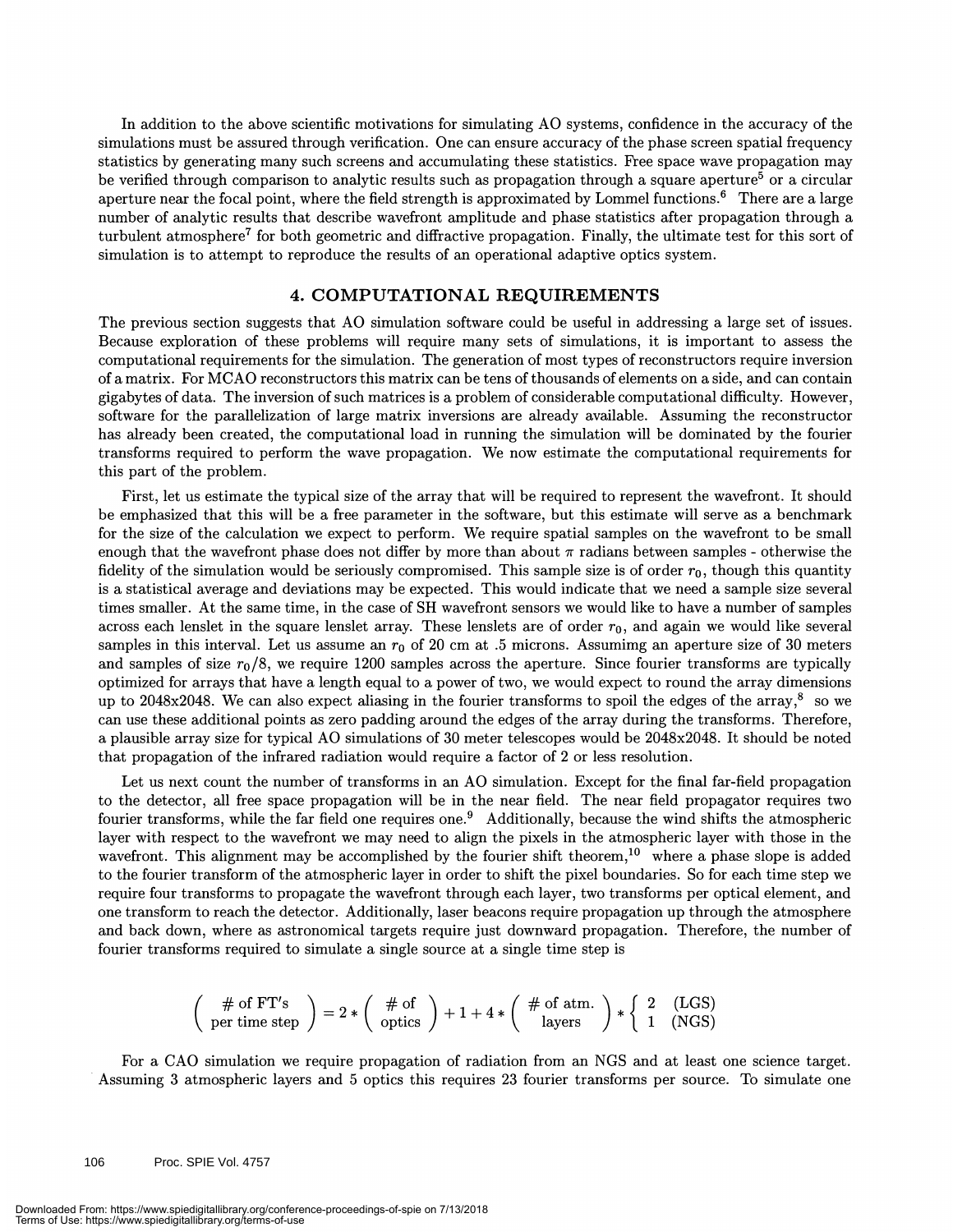second of data for both frequencies assuming time steps of 1 millisecond, we require 23000 transforms at each frequency. A 1.7 GHz Pentium 4 processor can accomplish a 2048x2048 transform in about 1 second, and a 1024x1024 transform in about .25 seconds. Thus we expect the transforms alone to take about 8 hours on this processor, yielding a simulation efficiency of about 3E4 times real time.

In contrast MCAO simulations require many more transforms because there are more sources whose wavefronts must be propagated through the atmosphere and because of the additional deformable mirrors. More atmospheric layers are also required, so as to present a realistic atmosphere for tomographic reconstruction. Assuming 10 atmospheric layers, 4 deformable mirrors, and 4 additional optics, we require 57 transforms for an astronomical source and 97 transforms for a laser beacon. Assuming an MCAO simulation with 4 NGS and 8 LGS, the transformations will take roughly 275 hours for one second of simulated data, or 8E5 times real time. It should be noted that these calculations incorporated the minimum number of sources to effect the correction of the deformable mirror. Simulations in which a map of the Strehi ratio as a function of field position is required would necessitate the propagation of wavefronts from many more science targets.

#### 5. PARALLELZATION

Given the large parameter space that we expect to explore with this simulation, the simulations described above are too large to pursue on a single workstation. A solution to this problem lies in parallelizing these simulations to run on supercomputers.

Supercomputers fall into two architectural classes: symmetric multiprocessor (SMP) machines and clusters. SMP machines consist of multiple processors that share the same memory and can communicate with each other quickly through this shared memory. In contrast, clusters consist of isolated processors that communicate at a much slower rate via ethernet. There are also hybrid systems, in which SMP machines are connected to form clusters. A cluster made of dual Pentium systems would be an example of such a hybrid system. The faster processor interconnect speed of SMP's is an advantage for problems in which a large amount of interprocessor communication is to be expected. This is the case for performing computations like matrix inversion, because the processors must communicate a large number of intermediate computations in order to divide the load. In contrast, clusters of Pentium workstations are cheaper to build. Because of this, these clusters tend to be more powerful than their SMP counterparts.

In general it is not possible to productively use an arbitrarily large number of processors to work on a given problem. Interprocessor communication overhead and computational interdependencies may dicatate a situation in which only a small number of processors can work at once. Fortunately, the problem of simulating adaptive optics systems is well-suited to parallelization, because much of the wavefront propagation may be performed independently. To see that this is the case, first consider a classical AO simulation. The only part of the simulation that introduces a computational dependency is the fact that information from the wavefronts detected by the wavefront sensor is used to update the deformable mirror surface, which subsequently modifies the next wavefront. This dependency forces the simulation to compute the results at each time step before proceeding to the next one. However, for wavefront propagation to the surface of the first deformable mirror all time steps are independent.

In this vein, one might consider dividing the simulation into two stages. In the first stage, wavefronts could be propagated to the telescope aperture and saved to disk. In this stage, one might use as many processors as were available, giving each processor the task of performing the propagation of a wavefront from a single source at a single time step to the ground. This stage accounts for more than half the transforms in a classical AO simulation, and a significantly higher proportion in an MCAO simulation. For example, in the case of 4 natural guide stars and 8 laser guide stars discussed above, this stage accounts for 80 percent of the transforms. To estimate disk usage, consider that each 2kx2k single precision wavefront requires 16 MB space uncompressed, and typically 4 MB compressed. One can also discard the zero padding at this stage and save nearly a factor of 4. To store a seconds worth of simulated data thus requires about 1 GB per emitter. While large, this amount of data is not completely unwieldy considering IDE drives currently sell for a few dollars per GB.

In the second stage, one could choose any telescope aperture and adaptive optics system and propagate the wavefronts generated in the first stage through this system. It should be noted that changing the guide star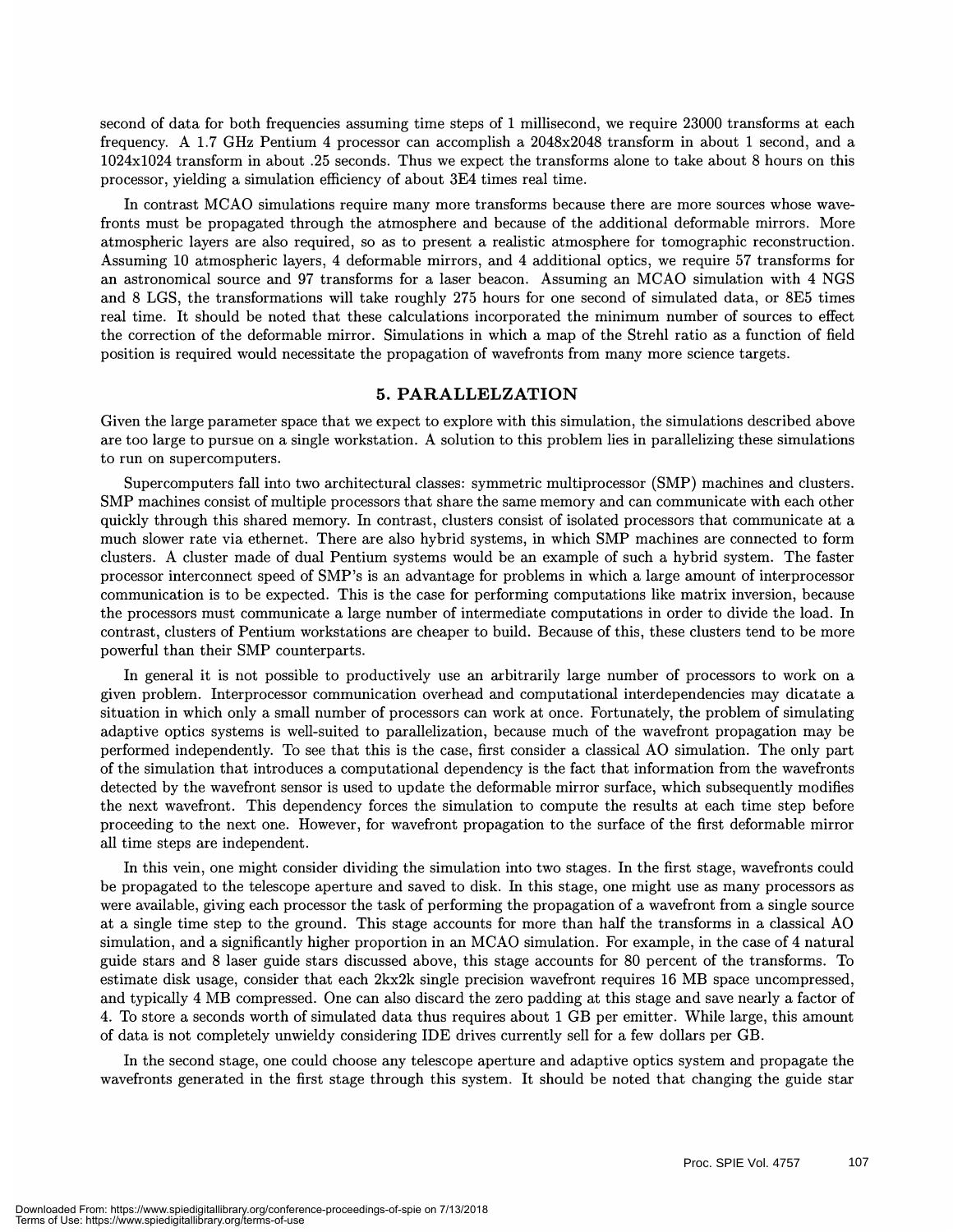brightness is possible after the first stage, though changing the atmospheric model or guide star asterism is not. In this stage each time step depends on the past history, so parallelization cannot be carried out using as many processors. Specifically, it is not particularly effective to carry out fourier transforms on cluster-based supercomputers, as the overhead to transfer data between nodes is comparable to the time required to transform the array. On the other hand, if one wants to find the Strehl ratio over the entire field then at each step of the simulation the wavefront propagation from each beam is independent, and these calculations may be parallelized. Similarly, for MCAO simulations the wavefront propagation from each guide star is independent. Thus, if you do have access to a cluster-based supercomputer with many nodes, you may complete the simulation of many beams simultaneously in the amount of time it would take a single node to simulate a single beam.

#### 6. OBJECT ORIENTED PROGRAMMING

Given the above requirements for the simulation, the resulting software will be fairly complex. First there is the task of representing the different elements of the simulation. These include things like power spectra, wavefront sensors, and emitters. Then there is the problem of specifying the relationships between these elements. Finally, the parallelization layer adds yet more complexity to the software, as these elements must be transferred between processors. In contrast the algorithms that are used in this simulation, such as near and far field wave propagation and matrix operations, are not particularly novel. This indicates that the simulation is organizationally difficult rather than algorithmically challenging. It is the former category for which object oriented languages like C++ are designed.

Object-oriented programming languages encourage design principles that support code reuse. They do so through emphasizing objects and the interactions between these objects rather than the representation of the data. In object-oriented languages, objects are called classes and interactions are typically member functions of these classes. For example, an object-oriented approach to describing a class to represent a wavefront sensor would be to describe its interactions with other classes. Wavefront sensors collect wavefronts and return information about the properties of these wavefronts. These interactions do not depend specifically on the details of the kind of wavefront sensor that is being used. This is an example of the notion of abstraction, in which functionality common to all types of wavefront sensors may be represented through a single interface. Since the specific mechanism through which the wavefronts are processed and analyzed is independent of the interface, these mechanisms may be defined separately.

The C++ programming language supports this separation through the use of inheritance.<sup>11</sup> In this scheme, the interface is specified in an abstract base class - specifically by declaring member functions of this class to be virtual, indicating that the definition of these functions has been deferred. The interface is often referred to as the abstract programming interface (API). This abstract class is then inherited by classes representing concrete realizations of the interface, which must provide definitions for these virtual functions and the data necessary to support this functionality. These are called derived classes. There are several advantages to separating the interface from the implementation through inheritance. First, by emphasizing the interface in this way no assumptions have been made about the data that may reside in the derived class. Second, if these interfaces are used in other parts of the software, then an additional derived classes may be added without the need to change any of this software. Finally, it is typically much easier for another programmer to understand an API than it is to understand the data and operations on this data directly. Because of these reasons, the API plays a much more important role, and a good design is critical for the success of an object-oriented software project.

#### 7. LIBRARY API

Below we present a class hierarchy for a library API that aims to represent the elements of an adaptive optics simulation. Classes and member functions are in boldface type. In this list, inheritance is represented through indentation. Also listed are member functions and virtual member functions that encapsulate the key design philosophy for the library. The notation for these functions are as follows: a member function f of a class A that takes as an argument an instance b of a class B and returns an instance of a class C is specified as C A:: $f(B b)$ , or as C A:: $f(B \& b)$  in the case when the argument is passed by reference.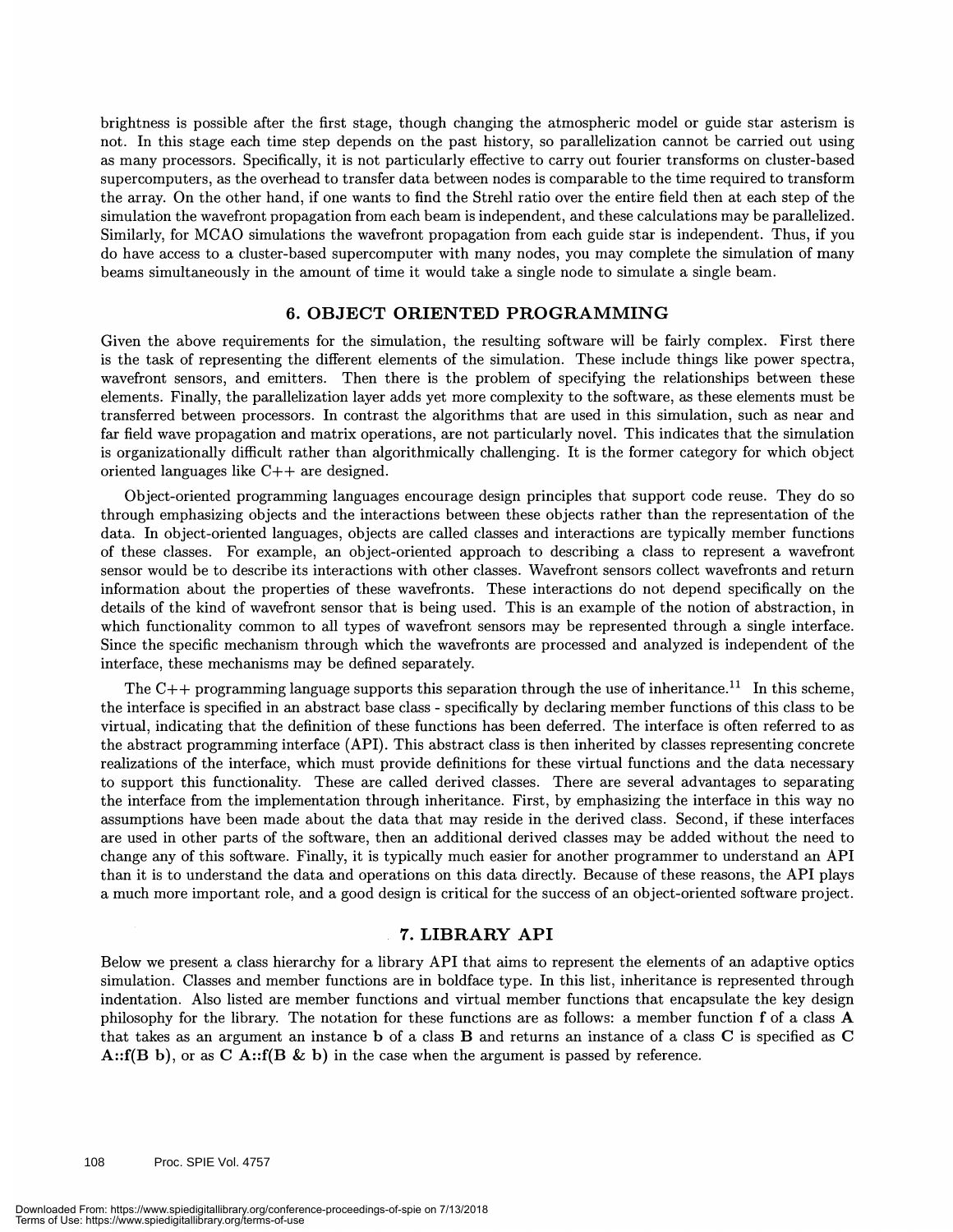The class planar surface illustrates an instance of code reuse. This class is inherited by the classes wavefront, plane\_optic and detector. Functionality that relates to the specification of a plane surface with respect to a global coordinate system may reside in planar surface, and this functionality is included in these derived classes through the inheritance relationship.

Within this hierarchy different types of optics inherit the abstract base class optic. The key virtual member function of this class is optic::transform(wavefront), which modifies the wavefront by applying the optical transformation defined in the derived class. While the API contains support only for plane optics, this abstraction is intended to work for more complex realizations of an optic. The class plane optic inherits both planar surface and optic. This is an illustration of multiple inheritance.

The classes wavefront data and deformable mirror commands present a typical use of data hiding through abstraction. There are a number of different forms that wavefront sensor data may take. For example Shack-Hartmann wavefront sensors return the centroids formed by the lenslets in the lenslet array, while curvature sensors return the coefficients in a Zernike expansion of the wavefront phase. However, all wavefront sensor data is used by a reconstructor to make a set of deformable mirror commands. Therefore, all types of wavefront sensor data may be represented using a base class with a virtual member function wavefront\_sensor::get\_wavefront\_data() that returns an instance of a class wavefront\_data. This class may then be passed to the function reconstructor::reconstruct(wavefront\_data), which returns an instance of the class deformable\_mirror\_commands. This interaction hides the fact that the actual instance of wavefront\_data returned from the wavefront sensor is in fact an instance of one of the derived classes. Similarly, the reconstructor that this wavefront data is passed to is itself actually an instance of one of the classes derived from the reconstructor base class. This example illustrates the strength of the object-oriented design approach.

#### class pixel\_array

A template class to hold a 2d array of objects.

Inherited by:

#### class pixel\_amp\_array

This class includes member functions suitable for operations on the real line.

#### class pixel\_phase\_array

This class consists of a template instantiation of pixel\_array<float> plus member functions suitable for operations on a circle. key virtual member functions: void pixel\_phase\_array: :unwrap()

modal\_expansion pixel\_phase\_array::expand() Note - the class modal\_expansion is defined below.

#### class modal\_expansion

A base class to represent a modal expansion of a pixel\_phase\_array key virtual member functions:

pixel\_phase\_array modal\_expansion::phasefront() Inherited by:

class zernike

class karhunen-loeve

#### class planar\_surface

Represents a planar surface as a point in 3 dimensional space, a vector normal to the surface, and a rotation angle about the normal vector Inherited by:

class plane\_optic

This class also inherits optic - see below.

#### class wavefront

Class to represent a wavefront as a 2d array of complex field values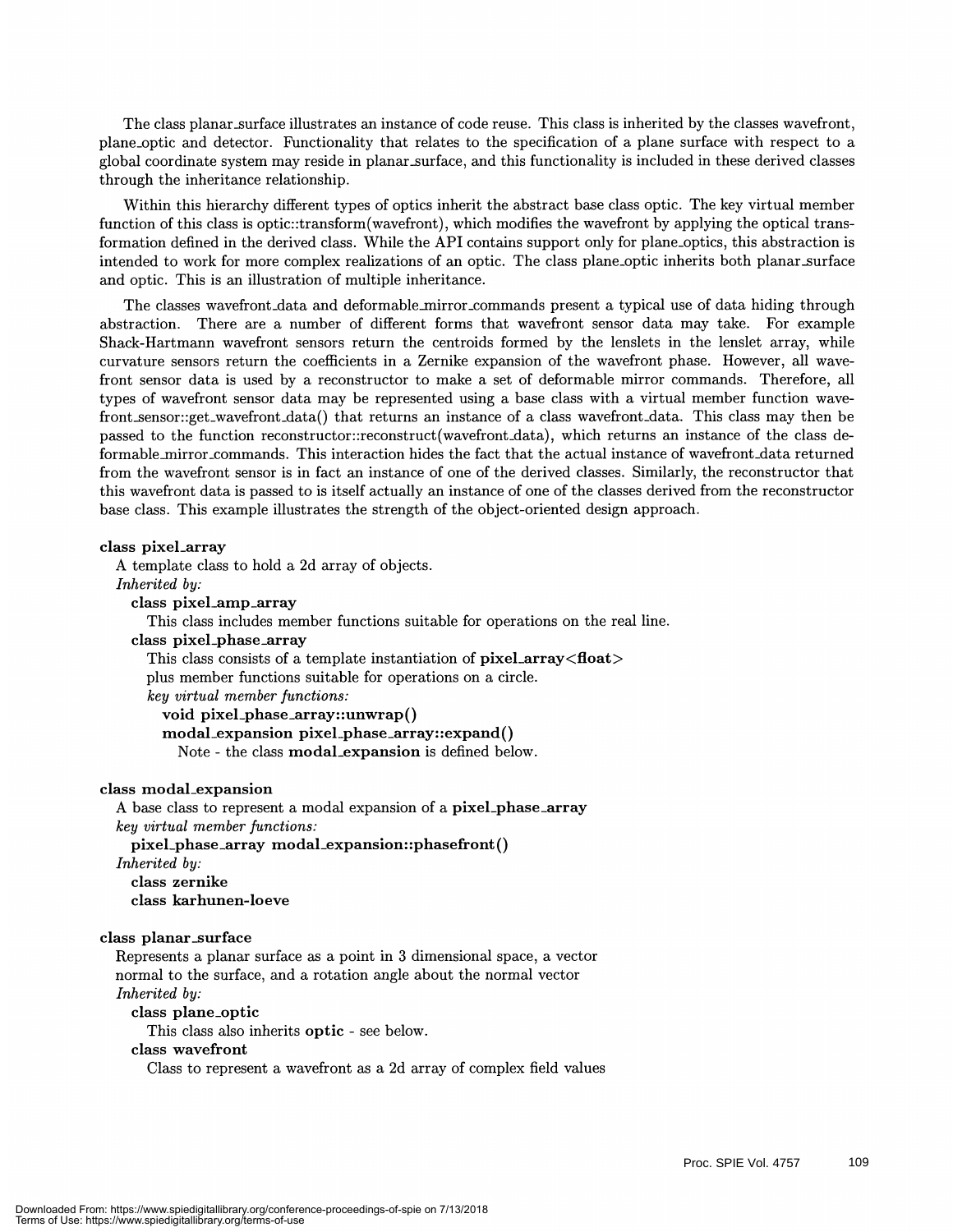key member functions: void wavefront : :geometric\_propagator(double distance) void wavefront::exact\_propagator(double distance) void wavefront::near\_field\_exact\_propagator(double distance) void wavefront::near\_field\_fresnel\_propagator(double distance) void wavefront::far\_field\_fresnel\_propagator(double distance) void wavefront::finite\_difference\_method\_propagator(double distance) class detector A base class to represent different types of detectors key virtual member functions: void detector::detect(wavefront & wf) pixel\_amp\_array detector: :readout() Inherited by: class infrared\_detector class ccd\_detector class optic Base class to represent an optic key virtual member function: void optic::transform(wavefront & wf) Inherited by: class active\_optic class plane\_optic A base class to represent optics that may be approximated as planar surfaces Inherited by: class rectangular\_lenslet\_array class deformable\_mirror key virtual member function: void deformable\_mirror: :update (deformable\_mirror\_commands) Note - this member function takes as its argument a class deformable\_mirror\_commands generated by the class reconstructor. See below. class aperture Inherited by: class thin\_lens class mirror class refractive\_atmospheric\_layer A class to represent a random phase screen. This class also inherits active\_optic, and knows how to update itself. class power\_spectrum A base class to represent different types of power spectra key virtual member functions: refractive\_atmospheric\_layer power\_spectrum::get\_random\_layer() structure\_function power\_spectrum::get\_structure\_function() See below for a description of the class structure\_function. Inherited by: class power\_law\_spectrum A class to represent different types of analytically specified power spectra with power law dependencies and optional inner and outer scales. class generic\_power\_spectrum A class to represent a numerically specified power spectrum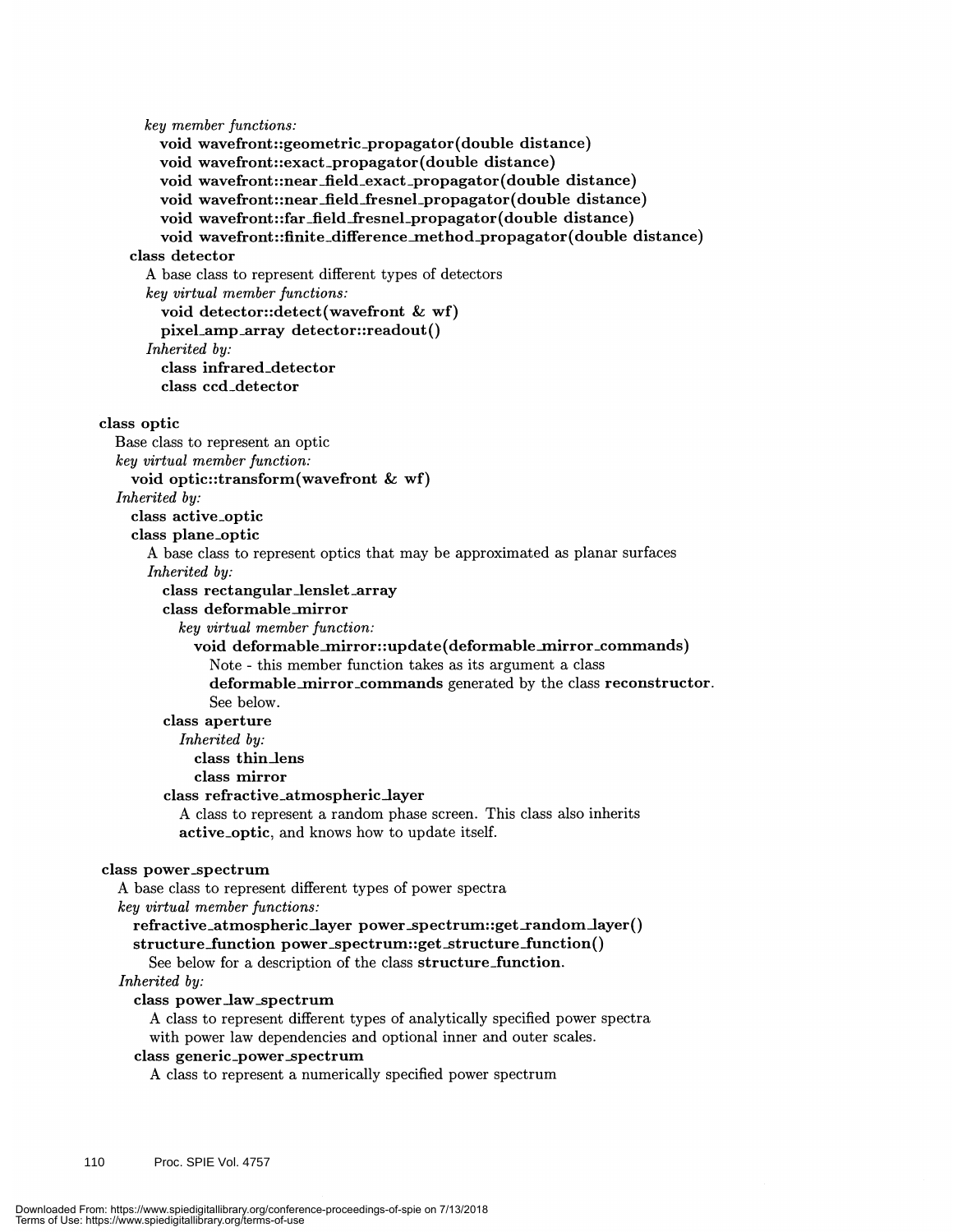### class structure\_function A class to represent a structure function. key virtual member functions: void structure\_function : : add\_staticstics (refractive\_atmospheric\_layer & ref\_atm\_layer) class refractive\_atmospheric\_model A class to represent a model of the refractive atmosphere as an array of power spectra at different heights.

#### class optical\_system

A class to hold an ordered array of optics, and positional information on this system.

- key member functions: void optical\_system: :insert(optic & op) void optical\_system: :insert(opticaLsystem & op\_sys) void optical\_system: :set \_geometric\_propagation() void optical\_system::set\_diffractive\_propagation() void optical\_system: :propagate\_forward(wavefront & wf) void optical\_system::propagate\_backward(wavefront & wf) void optical\_system::step\_forward(wavefront & wf) void optical\_system: :step \_backward(wavefront & wf) Inherited by: class refractive\_atmosphere A class to represent the refractive atmosphere, consisting of an array of refractive\_atmospheric\_layer objects and their heights above the ground
	- key virtual member functions:

refractive\_atmosphere : :refractive\_atmosphere(refractive\_atmospheric\_mo del)

#### class emitter

A class to represent a source of wavefronts. key virtual member function: wavefront emitter::emit() Inherited by: class plane\_wave\_emitter class spherical\_wave\_emitter class extended\_emitter

#### class wavefront \_sensor

A class to represent wavefront sensors

key virtual member functions:

void wavefront\_sensor::detect(wavefront & wf)

void wavefront \_sensor : :convolve(extended\_emitter & ext \_emtr)

#### wavefront\_data wavefront\_sensor: :readout()

Note: this member function returns an instance of a class wavefront\_data,

which is used by the class reconstructor. See below.

#### Inherited by:

class shack\_hartmann\_wavefront \_sensor

class shearing\_interferometer\_wavefront \_sensor

class curvature\_wavefront \_sensor

- class pyramid\_wavefront \_sensor
- class layer\_oriented\_wavefront\_sensor